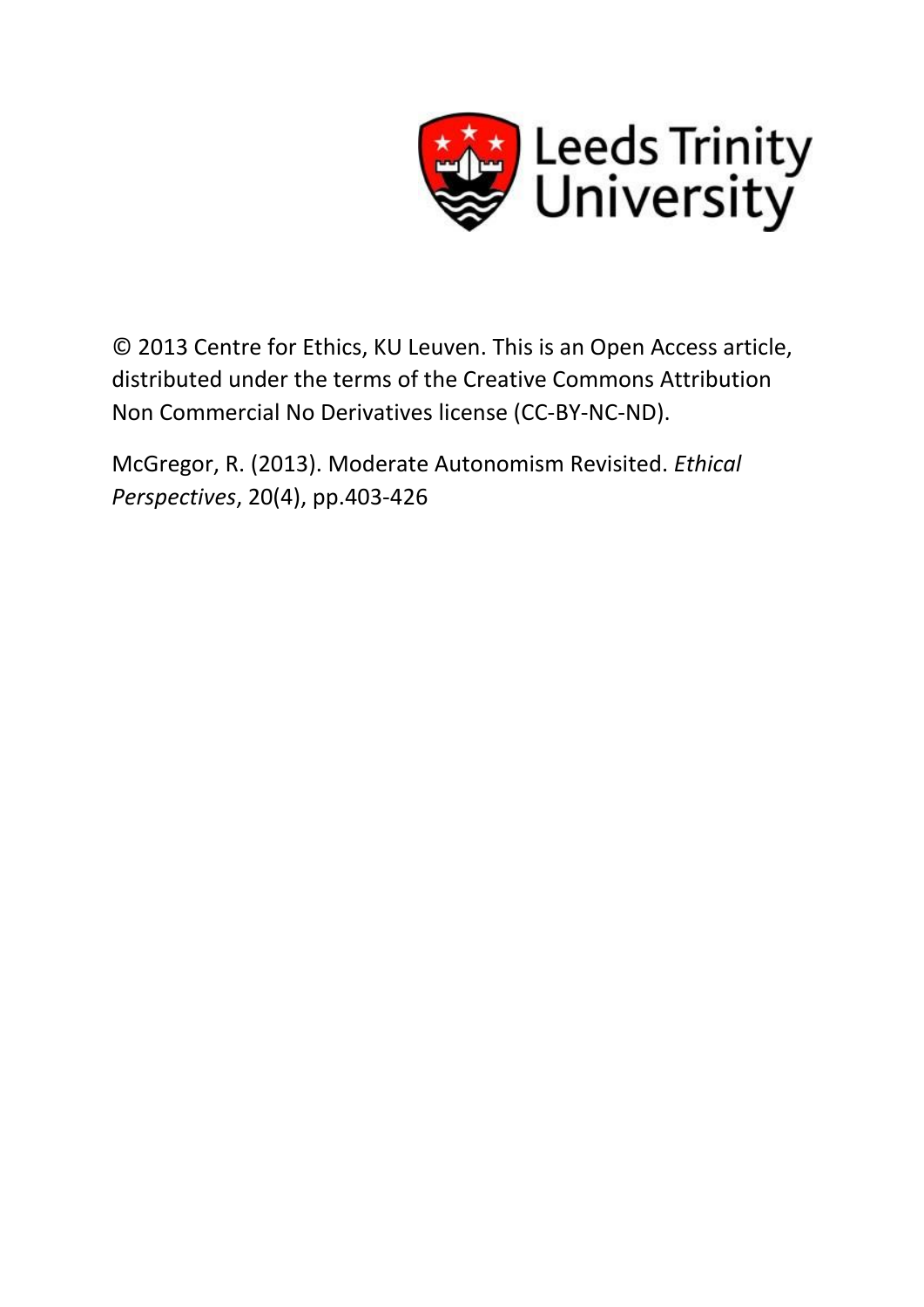# ABSTRACT:

In this paper I propose a new argument for moderate autonomism. I call this the 'critical argument' to distinguish it from the empirical argument of James C. Anderson and Jeffrey T. Dean, and the no-error argument of James Harold. My strategy is to first employ the criticism of Matthew Arnold and F.R. Leavis to demonstrate the moralist failure to account for the complexity of the relationship between literature and morality, and then offer a more promising alternative. I set out the autonomist, moralist, and immoralist positions in the value interaction debate in §1, and identify problems with classifying the two critics in contemporary terms. In  $\S2$  I discuss Arnold's cultural criticism as both a part of – and a reaction to – the public moralist tradition that dominated Britain in the nineteenth century, drawing attention to his criterion of 'seriousness'. §3 examines Leavis' literary criticism, focusing on his conception of the relationship between composition and life, and his criterion of 'maturity'. Drawing on the similarities between Arnold and Leavis, I demonstrate that their concern with morality differs from that of the contemporary moralists in §4. In §5 I employ John Gibson's distinction between normative and informative values to complete the argument for moderate autonomism. I test my argument against an extreme case, a hypothetical literary equivalent to *The Birth of a Nation*, in §6, and conclude that moderate autonomism provides the most compelling solution to the value interaction debate.

KEY WORDS: ethicism, literature, moderate autonomism, moderate moralism, value theory

### 1. THE VALUE INTERACTION DEBATE

I have adopted 'value interaction' from Robert Stecker's (2005: 138) analysis of the discussion, and 'value interaction debate' is the term I shall employ for the late twentieth century instantiation of the historical question of the relationship between moral value and aesthetic value in art. The issue has taken different forms over the millennia, but the contemporary dispute is concerned with the relationship between moral defects and merits on the one hand, and aesthetic defects and merits on the other. Noël Carroll (1996) initiated the discussion with 'Moderate Moralism', arguing that a moral defect in a work of art is sometimes an aesthetic defect. In 'The Ethical Criticism of Art', Berys Gaut (1998) proposed a stronger version of moralism called 'ethicism', where a moral defect is always a *pro tanto* aesthetic defect in a work. Different versions of moralism have dominated historically, and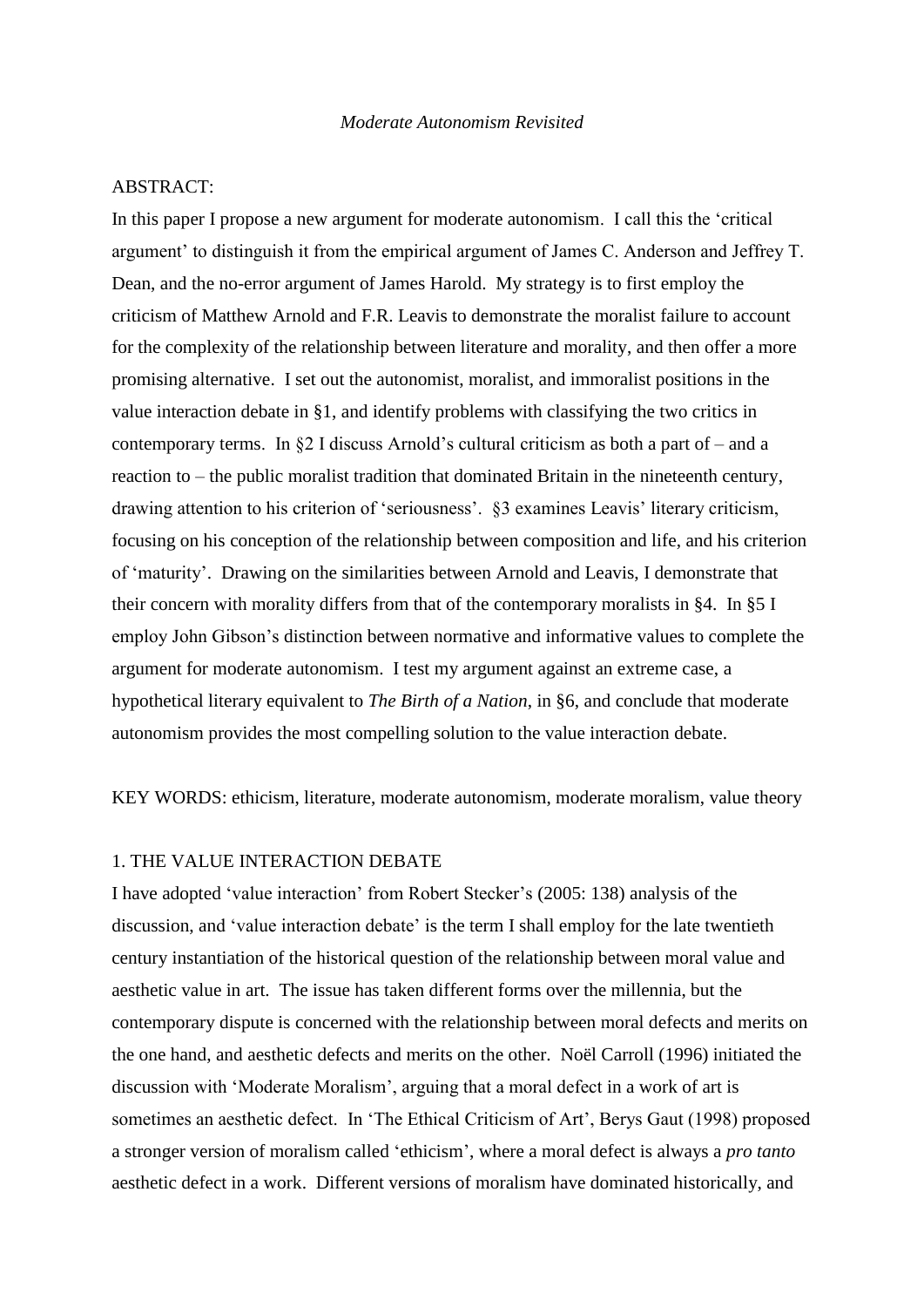notable contributions have been made by Plato, Hume, Tolstoy, and Martha Nussbaum. Carroll defined autonomism as the position that different types of value – aesthetic, moral, cognitive, and others – are independent of each other in art. Anderson and Dean (1998) advanced 'Moderate Autonomism', the view that a moral defect is never an aesthetic defect, and criticised moralists for conflating two conceptually distinct categories of criticism.<sup>1</sup> Matthew Kieran (2003) offered a third alternative with 'Forbidden Knowledge: The Challenge of Immoralism', where a moral defect is sometimes a merit in a work of art *qua* art due to the cognitive value of that defect.

There have been numerous other contributions to an issue which is far from resolved, and has spread beyond the confines of aesthetics journals in the new century, $2$  but the three main positions are moralism, autonomism, and immoralism. Moralism and immoralism support value interaction, while autonomism claims that the two types of value are independent of each other and do not therefore interact. Due to the limitations of space, I shall focus on the dispute between moralism and autonomism, confining my mention of immoralism to a brief comment in §5. I shall also focus on moral defects as opposed to moral merits. Broadly speaking, moralists make the additional claim that moral merits are (also) aesthetic merits, but the aesthetic relevance of moral defects is the most-debated. The discussion has primarily been concerned with defects in works of narrative art, with examples typically drawn from literature and film. As I am basing my philosophical argument on evidence from literary criticism, I shall restrict my claims to literature, although I close with an observation regarding the application of my conclusion to other art forms.

*Prima facie* there should be no difficulty classifying both Arnold and Leavis in terms of the debate. Arnold was a Victorian public moralist and maintained that literary criticism should be cultural criticism. Leavis did not belong to an intellectual or critical movement, but was known for his assertions that there were no exclusively literary values and judgements, only moral significance and criticism of life, and was designated "the Critic as Moralist" by T.S. Eliot (1965: 13). The classification of Arnold and Leavis is not, however, quite so straightforward. Eliot accused Arnold of paving the way for aestheticism, the late nineteenth century artistic movement which valued beauty above all else.<sup>3</sup> I shall place aestheticism in the same category as Clive Bell's formalism, characterised by Carroll as 'radical autonomism', the view that it is incoherent, unintelligible, or inappropriate to evaluate art in moral terms (1996: 224).<sup>4</sup> Despite his reputation, Leavis was critical of both didactic art and didactic criticism, condemning Eliot and Samuel Johnson for the latter.<sup>5</sup> Leavis' belief that art should 'enact' its moral valuations is somewhat opaque, but suggests that his moralism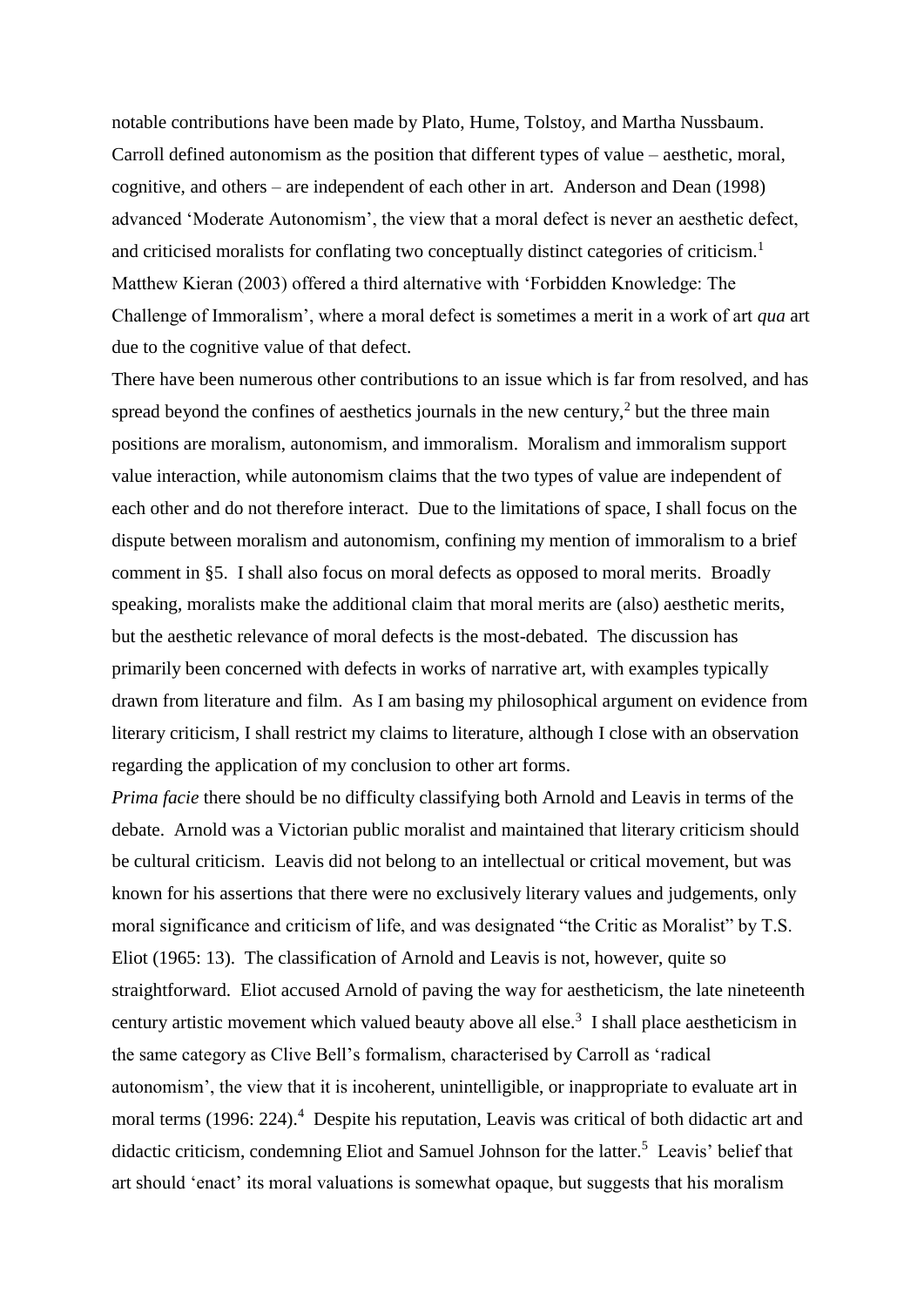might not match the positions advanced by Carroll or Gaut. In fact, both Arnold and Leavis have highly complex – and, at times, enigmatic – views on the relationship between aesthetic value and moral value, which I shall attempt to unpack in the following three sections.

### 2. CRITICISM OF LIFE

John Stuart Mill was the most influential British philosopher of the nineteenth century, his work dominating Victorian intellectual development in the period between romanticism and modernism. His most significant rival as a social critic was Arnold, and Stefan Collini (1991) classifies both men as *public moralists*. Like the German *Bildung* tradition that preceded it, Victorian public moralism valued a humanist education delivered through art and literature, focusing in particular on the significance and cultivation of character, for which altruism was the highest virtue and selfishness the lowest vice (1991: 67-68). The views of the two public moralists on the value of literature were, however, very different:

Now I set no value whatsoever on writing for its own sake and have much less respect for the literary craftsman than for the manual labourer except so far as he uses his powers in promoting what I consider true and just (Mill cited in Collini 1991: 125). But for supreme poetical success more is required than the powerful application of ideas to life; it must be an application under the conditions fixed by the laws of poetic truth and poetic beauty. Those laws fix as an essential condition, in the poet's treatment of such matters as are here in question, high seriousness; – the high seriousness which comes from absolute sincerity (Arnold 1880: 48).

Arnold's contribution to public moralism was the role he envisaged for literary criticism as *criticism of life*, the social criticism now known as 'cultural criticism'. Criticism, and the literature upon which it commented, had a moral task. Where Mill maintained that literature was instrumentally valuable – to the extent that it promoted truth and justice – Arnold saw poetry as setting the standards for truth in the first instance. Poetry was not thus a means to an end, but the end itself and the literary critic was a cultural critic whose goal was to refine the prevailing *provinciality* of the narrow-minded *Philistines* (middle class) in favour of a balanced *urbanity* (1864a: 60-61). Arnold's public moralism set out to challenge the morals of the public, drawing attention to its political and religious prejudices while promoting the Victorian concern with character and the virtue of selflessness. Literature was intimately related to morality, politics, and religion, and the role of the cultural critic was to inspire, nurture, and direct the literary aspiration for truth and beauty. Arnold defined his cultural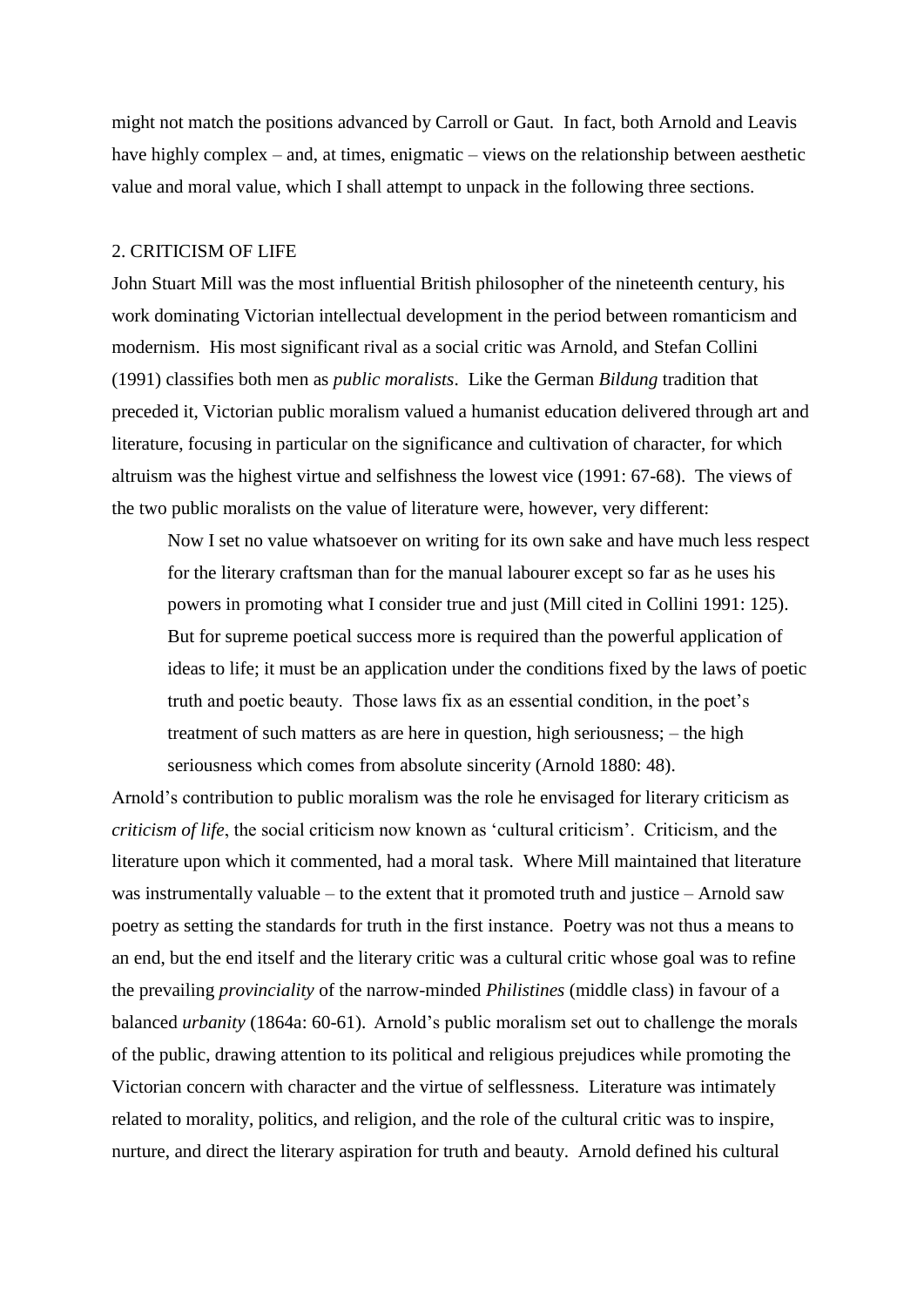criticism as: "*a disinterested endeavour to learn and propagate the best that is known and thought in the world*" (1864b: 38).

Arnold's use of *disinterest* suggests a Kantian perspective on aesthetic judgement, which is supported by his view that the cognitive free play produced by poetry was pleasurable and valuable in itself (1864b: 16).<sup>6</sup> He maintained that disinterest was the most important rule for criticism and that it could be achieved by "keeping aloof from what is called 'the practical view of things;'" i.e., by distancing critical judgement from moral and political motives (1864b: 18). Indeed, it

is the business of the critical power, as I said in the words already quoted, 'in all branches of knowledge, theology, philosophy, history, art, science, to see the object as in itself it really is' (1864b: 6).

The differentiation of the cultural and practical spheres and the desire to see the object itself are further reminders of Kant's aesthetic theory. The differentiation also distinguishes Arnold from contemporary critics – like Edward Said and Terry Eagleton – who believe that literary criticism should be a cultural commentary rather than an academic discipline: in contrast to Arnold, postcolonial and Marxist cultural criticism has a decidedly political (and moral) basis.<sup>7</sup>

The Kantian elements in Arnold provide the first evidence that his moralism may not fit the contemporary mould. There is a peculiar tension between his views on literature and his views on criticism, between the moral function of the former and the moral neutrality of the latter. As a public moralist Arnold is concerned with the moral task of literature, the identification of literature with life, and the close relation between morality, religion, and art. As an aesthetician he is concerned with critical objectivity, the pleasure produced by the free play of poetry, and the protection of critical judgement from moral, political, and religious prejudice. Viewed from the perspective of the value interaction debate, *criticism of life*  seems a clear indication of moralism, but Arnold's explicit concern that criticism should avoid the issue of practical and instrumental application seems an equally clear indication of autonomism.

The complexity of Arnold's view of the value of literature is also reflected in his conception of the relationship between form and content. Regarding content, "the substance and matter of the best poetry acquire their special character from possessing, in an eminent degree, truth and seriousness" (1880: 21). These criteria are derived from Aristotle's famous observation on the superiority of poetry over history: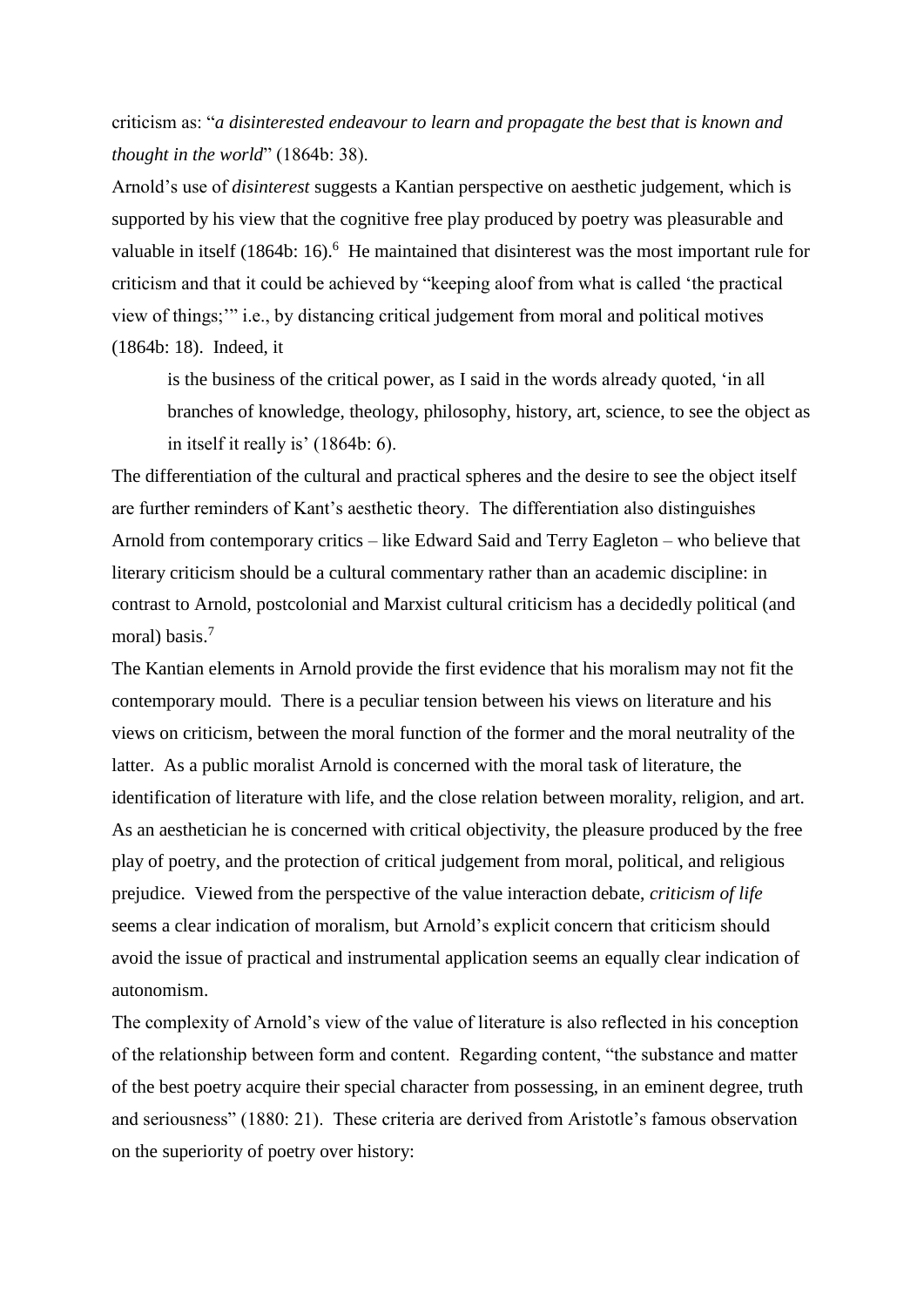the one tells of what has happened, the other of the kinds of things that might happen. For this reason poetry is something more philosophical and more worthy of serious attention than history; for poetry speaks more of universals, history of particulars (*Poetics*, 1451b4-8).

Seriousness is particularly important for Arnold, and its absence is the reason he holds Chaucer in lower regard than Homer, Dante, and Shakespeare. Chaucer lacks

the high and excellent seriousness, which Aristotle assigns as one of the grand virtues of poetry. The substance of Chaucer's poetry, his view of things and his criticism of life, has largeness, freedom, shrewdness, benignity; but it has not this high seriousness (1880: 33).

Given that one might expect to find the moral value of a literary work in its content, the criterion of seriousness seems singularly amoral for a public moralist. Recall that Mill's second criterion for instrumental literary value is justice. Justice is clearly a moral term, but *seriousness* is somewhat neutral: if 'serious' means thoughtful, sincere, or earnest then a poem might have value in spite of promoting injustice – as long as its content is sincere. With regard to form, Arnold's criteria of judgement were *movement* and *diction* (1880: 22). His position is further complicated by the fact that although he believed content and form could be distinguished for critical purposes, they were in fact inseparable:

In proportion as this high stamp of diction and movement, again, is absent from a poet's style and manner, we shall find, also, that high poetic truth and seriousness are absent from his substance and matter (1880: 22).

This link between form and content, the way in which style and manner affect truth and seriousness, means that truth and seriousness cannot be evaluated independently of poetic form. I shall return to Arnold and the criterion of seriousness in §4.

## 3. INTEREST IN LIFE

Leavis may resist classification as a critic, but he was clearly influenced by contemporaries such as I.A. Richards. Like Richards, he advocated the close, analytical reading of texts, but unlike Richards and the other New Critics, his internal approach to criticism retained the link between literary and cultural concerns. In his evaluation of the novels of Jane Austen, George Eliot, Henry James, Joseph Conrad, and Charles Dickens, Leavis makes a distinction between *composition* and *life*. The distinction goes by different guises: "art" (1948: 2), "composition" (1948: 7), and "form" (1948: 29) on the one hand; "life" (1948: 2), "moral significance" (1948: 7), and "human interest" (1948: 29) on the other. Having distinguished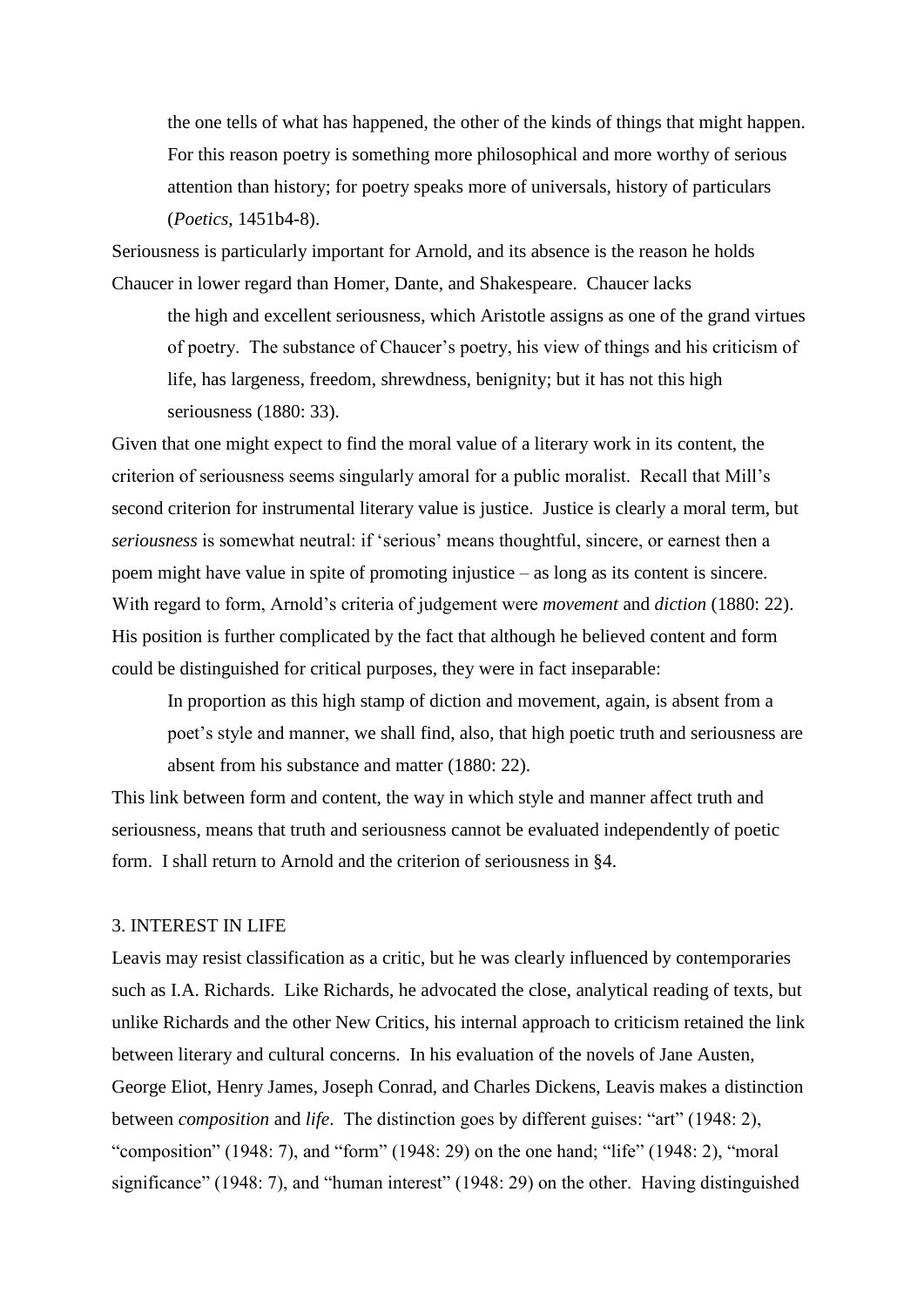between composition and life, Leavis then seeks to show the intimacy of their relation, which is similar – if not identical – to that which Arnold envisaged for form and content. With respect to Austen, Leavis states:

her interest in 'composition' is not something to be to be put over against her interest in life; nor does she offer an 'aesthetic value' that is separable from moral significance (1948: 7).

As a matter of fact, when we examine the formal perfection of *Emma*, we find that it can be appreciated only in terms of the moral preoccupations that characterize the novelist's peculiar interest in life. Those who suppose it to be an 'aesthetic matter', a beauty of 'composition' that is combined, miraculously, with 'truth to life', can give no adequate reason for the view that *Emma* is a great novel, and no intelligent account of its perfection of form (1948: 8).

Leavis rejected the pursuit of composition as a literary end in itself, a tendency he attributed to Gustave Flaubert and other "Aesthetic writers" (1948: 8). Commenting on Henry James' critique of George Eliot, he asks:

Is there any great novelist whose preoccupation with 'form' is not a matter of his responsibility towards a rich human interest, or complexity of interests, profoundly realized? – a responsibility involving, of its very nature, imaginative sympathy, moral discrimination and judgement of relative human value (1948: 29)?

In his criticism of Conrad's *Nostromo*, Leavis demonstrates how the richness and subtlety of the writing – the formal pattern of (and interplay between) moral significances – reflects the richness and subtlety of the moral interest (1948: 191-195). The implication is that superficial and insensitive writing will reflect a superficial and insensitive moral interest. R.P. Bilan notes the difficulty of determining whether the standards Leavis sets for the novel are literary, moral, or a hybrid of the two (1979: 164). Leavis' criteria were concreteness, realisation, pattern, impersonality, maturity, and specificity. Bilan identifies *concreteness* and *impersonality* as both being concerned with the author, the extent to which the novel is "a direct manifestation of the richness of the life of the author" (1979: 170). Leavis regarded the work as a counterpart to the life of the artist in the sense that, e.g., Conrad's experience of the sea is evinced in many of his novels (1979: 169). Bilan maintains that *maturity* "involves control of the emotions by the intelligence, or, at least, a proper balance of emotion and intellect" (1979: 178). *Specificity* refers to inclusiveness, which Leavis describes as "an adequacy to the complexities of the real in its concrete fulness" (1948: 91). I shall summarise his criteria for literary value as concreteness, realisation, pattern, maturity, and inclusiveness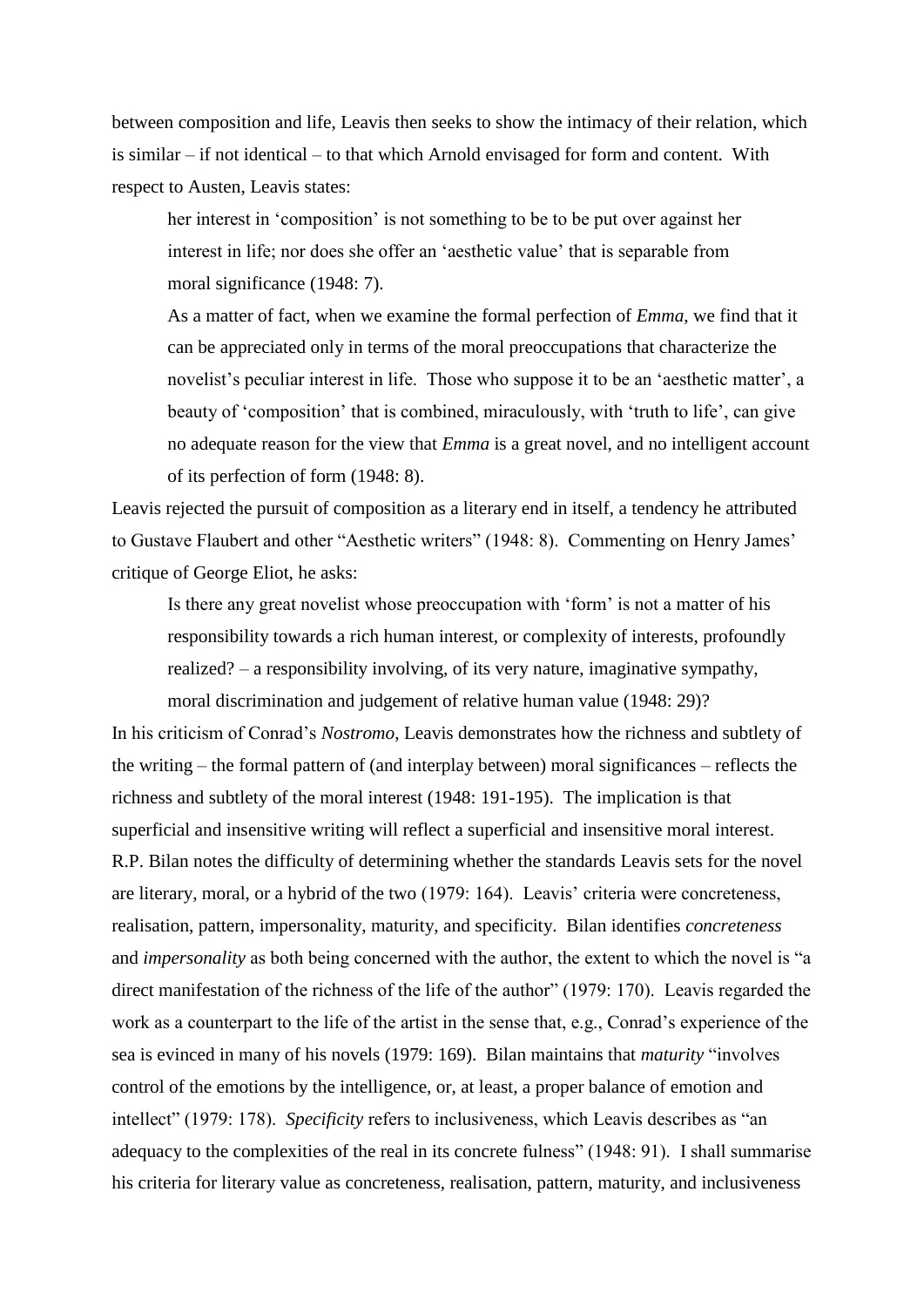– noting that all five terms appear to be concerned with breaking down the distinction between composition and life, emphasising instead the *artistic interest in life*. If Leavis' literary criticism employs terms which straddle the aesthetic-moral divide, and aim at eradicating the art-life divide, there seems no reason to describe his position in the moralist-autonomist debate as complex. Leavis did indeed seek to establish an identity between moral and literary criticism: criticism of life in a work of literary art *is* literary criticism, just as criticism of the art of literature *is* criticism of life. He also, however, sought to distance himself from the overt and explicit judgements of literature by moral standards. His commentary on Johnson demonstrates that he is not a moralist in contemporary terms. Johnson criticised Shakespeare for prioritising pleasure over instruction in his work and believed that it was a writer's duty to improve the world and promote the virtue of justice (1765a: 129). He even suggested that while *King Lear* had value in accurately representing the miscarriages of justice common in human life, an ending where justice was served would be more likely to improve than detract from the play  $(1765b: 221)^8$ 

Leavis' observation is:

Johnson cannot understand that works of art *enact* their moral valuations. It is not enough that Shakespeare, on the evidence of his works, 'thinks' (and feels) morally; for Johnson a moral judgement that isn't *stated* isn't there. Further, he demands that the whole play shall be conceived and composed as statement. The dramatist must start with a conscious and abstractly formulated moral and proceed to manipulate his puppets so as to demonstrate and enforce it (1952: 110-111).

The difference between Leavis and Johnson is in the *enacting*, and Leavis later writes that "all works of art *act* their moral judgements" (1967: 210). Enacting is a function of the relationship between composition and life: the richness and subtlety of the composition both fashions – and is fashioned by – the moral interest or significance. The kind of explicit moral statement Johnson seeks is therefore typically immature, in contrast to a mature work which enacts its morality in its writing. In the next section, I shall examine Leavis' view of Arnold and in so doing explain the relevance of the criteria of seriousness and maturity to the contemporary debate.

# 4. SERIOUSNESS AND MATURITY

Leavis is very critical of Arnold, agreeing with T.S. Eliot's description of him as a "propagandist for criticism" rather than a literary critic (Leavis 1982: 54). Following Eliot again, Leavis nonetheless accords Arnold's 'The Study of Poetry' high praise, singling out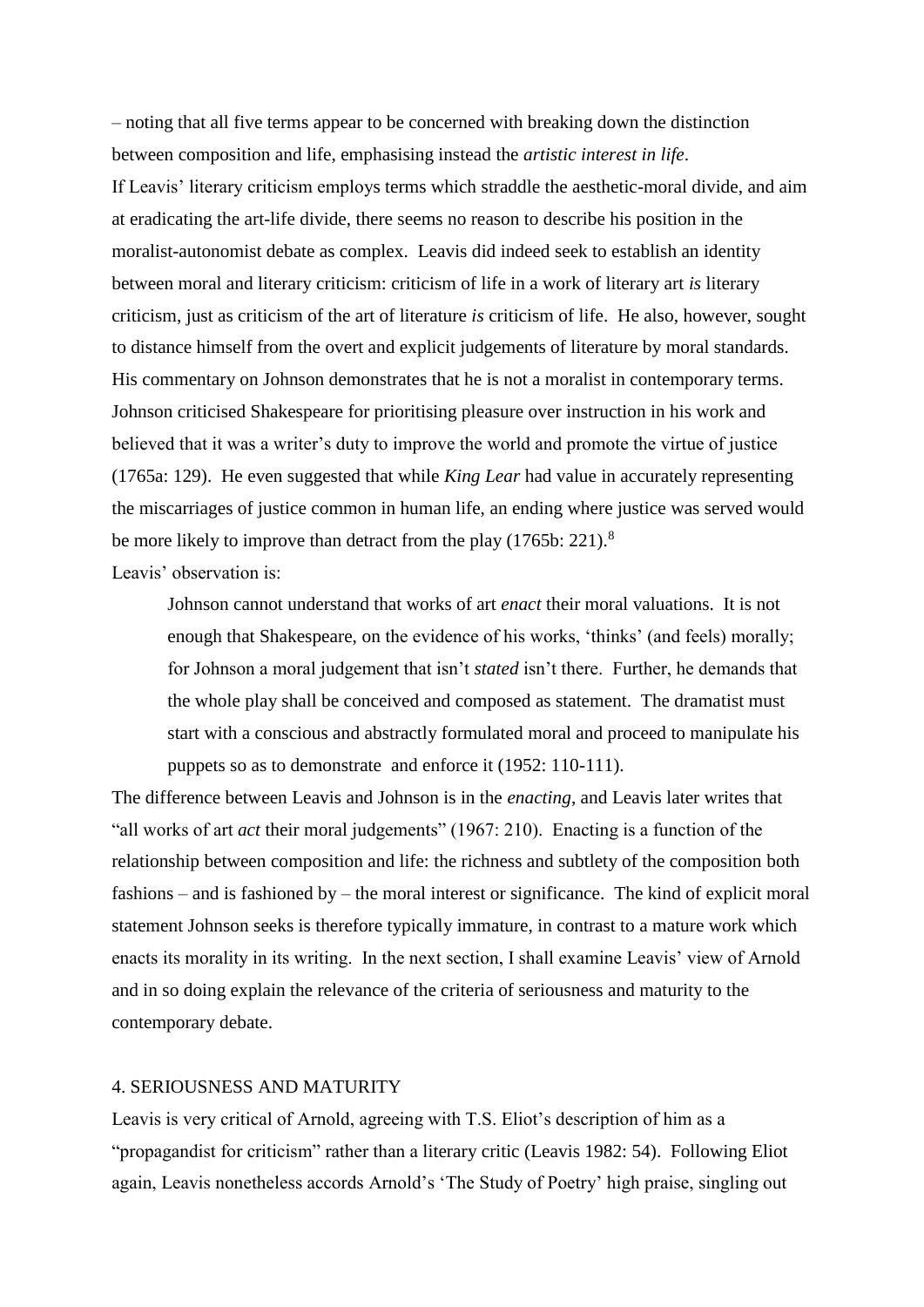the "best-known tag from the essay, 'criticism of life'" (1982: 57). Although Leavis admits that the concept is not entirely clear, he believes it is an indication of the "seriousness" – significantly, one of Arnold's own criteria for literary value – with which Arnold conceived of the function of poetry (1982: 57). The phrase constitutes precisely the type of term one would expect to find in Leavis' elucidation of *interest in life*.

Bilan maintains that Leavis' defence of criticism of life indicates his agreement with Arnold that moral judgements do in fact differ from literary judgements: "Moral values certainly enter into evaluation of the work of art, but they can only be invoked by the critic's sensibly bringing them in with due relevance" (1979: 69). I have shown that Arnold's insistence on objectivity, disinterestedness, and urbanity in criticism point towards a view which is sympathetic to autonomism. Similarly, Leavis differentiates Arnold's moralism from that of Johnson, and the difference seems to be in the implicit or mature moralism of the former as opposed to the explicit or immature moralism of the latter. Leavis' view is that while the judgement of literature is the judgement of life, literature is distinguished from didactic works (involving either direct or indirect instruction) by its enactment of morality, which is in turn a function of the relationship between composition and life. The notion of enacting requires further clarification, however, and I turn to Bilan and John Casey.

Casey refers to Leavis' commentary on the formal perfection of *Emma* (quoted above), and Bilan to Leavis' commentary on George Eliot:

It is important to notice what Leavis does *not* say. He does not say that Jane Austen arrives at the right moral conclusions about life; [...] Nor does he suggest that the moral code which emerges in Jane Austen's novels is one which, if we admire her as a writer, we should in some sense be prepared to adopt, or at least to approve (Casey 1966: 181).

Again, though, it is interesting to note what Leavis does not say: she, and her novels, are 'wholesome' not because of the ethical code, but due to the nature of her 'moral sensibility' (Bilan 1979: 189).

Casey claims that Leavis uses 'moral' in contrast to *amoral* rather than *immoral* (1966: 181), which is consistent with Bilan: "It seems to me that by 'moral' Leavis often means 'fully human'. [...] To be immature is to fail to be fully human" (1979: 185). Both characterisations appear accurate and Leavis' view on the relationship between art and life might easily be called a *human* rather than *moral* concern. The distinction in Leavis is between the immature and mature, art which is *morally didactic* and art which *enacts its morality*. His requirement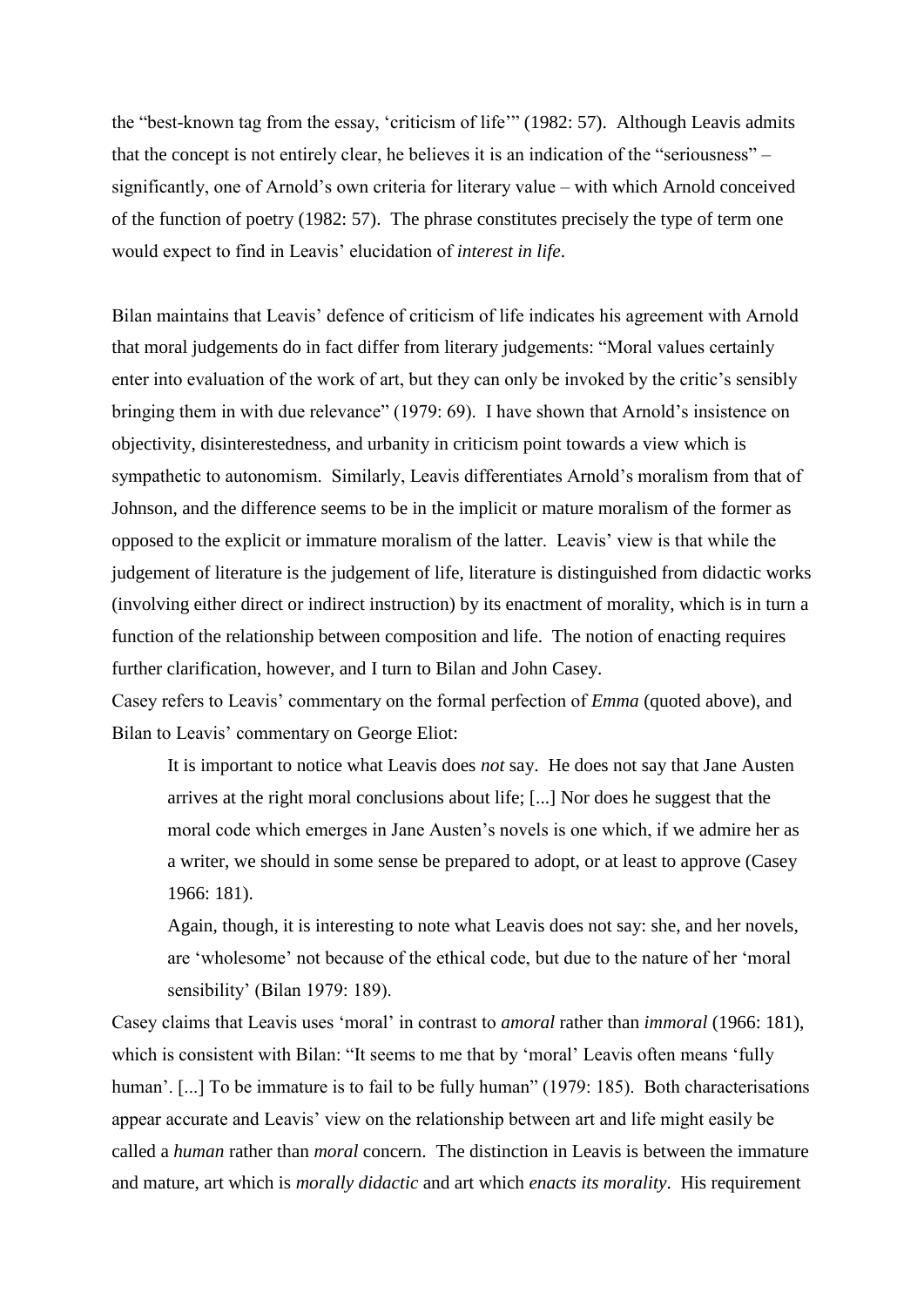is that a work exhibit moral maturity rather than promote a particular moral view. Leavis' moral concern is thus opposed both to amorality and didacticism, and mirrors Arnold's differentiation between moral judgements and literary judgements in criticism. One may pass a moral or political judgement on a literary work, but this is not a literary judgement because judging a work of literature *qua* literature requires disinterest and urbanity, which preclude such practical concerns.

There is further evidence for the compatibility of Leavis' and Arnold's views in Leavis' (1982: 57-58) defence of Arnold against Eliot's accusation of radical autonomism. Eliot claimed that Arnold's desire to keep criticism free from moral and religious prejudice was the beginning of an aestheticism which separated art and literary value from life and moral value, and emphasised the former at the expense of the latter (1932: 439). Leavis notes that *criticism of life* is directly opposed to the aesthete's view of art and beauty as detached from – and more significant than – life and morality. One can see how Arnold's insistence that criticism should maintain a distance from the practical could be interpreted in this way, however, and the significance Arnold accords to this distance is shared by Leavis: both critics rejected didacticism, and recognised the tension between the moral function of literature and the need not to subsume it under this function. The perspective which emerges from Arnold and Leavis is that art and life, literature and morality, are inseparable, but that the moral value of literature involves mature human interest rather than an explicit moral code. Moral seriousness and moral maturity are thus the key, rather than a just ethical code. I am not suggesting that the correct characterisation of Arnold and Leavis in contemporary terms is as autonomists, because I think that both would ultimately fall on the moralist side of the division. Arnold's brand of public moralism is probably compatible with moderate moralism, especially when one considers Carroll's insistence that moral defects only *sometimes* feature in the aesthetic evaluation of a work (1996: 236). The internal relation between literature and morality suggested by Leavis' enacting corresponds to at least some extent with 'most moderate moralism', Kieran's initial position in the debate:

The moral features implicit in and central to the imaginative experience afforded by a work are relevant to the narrative's value as art to the extent that they undermine or promote the intelligibility, with respect to appropriately sensitive audiences, of the characters, events, and states of affairs as represented (2001: 34).

I do not actually wish to classify either critic in terms of the contemporary debate. I have focused on the complexity of their respective positions,<sup>9</sup> particularly those aspects which are sympathetic to autonomism, in order to apply these aspects to my argument against moralism.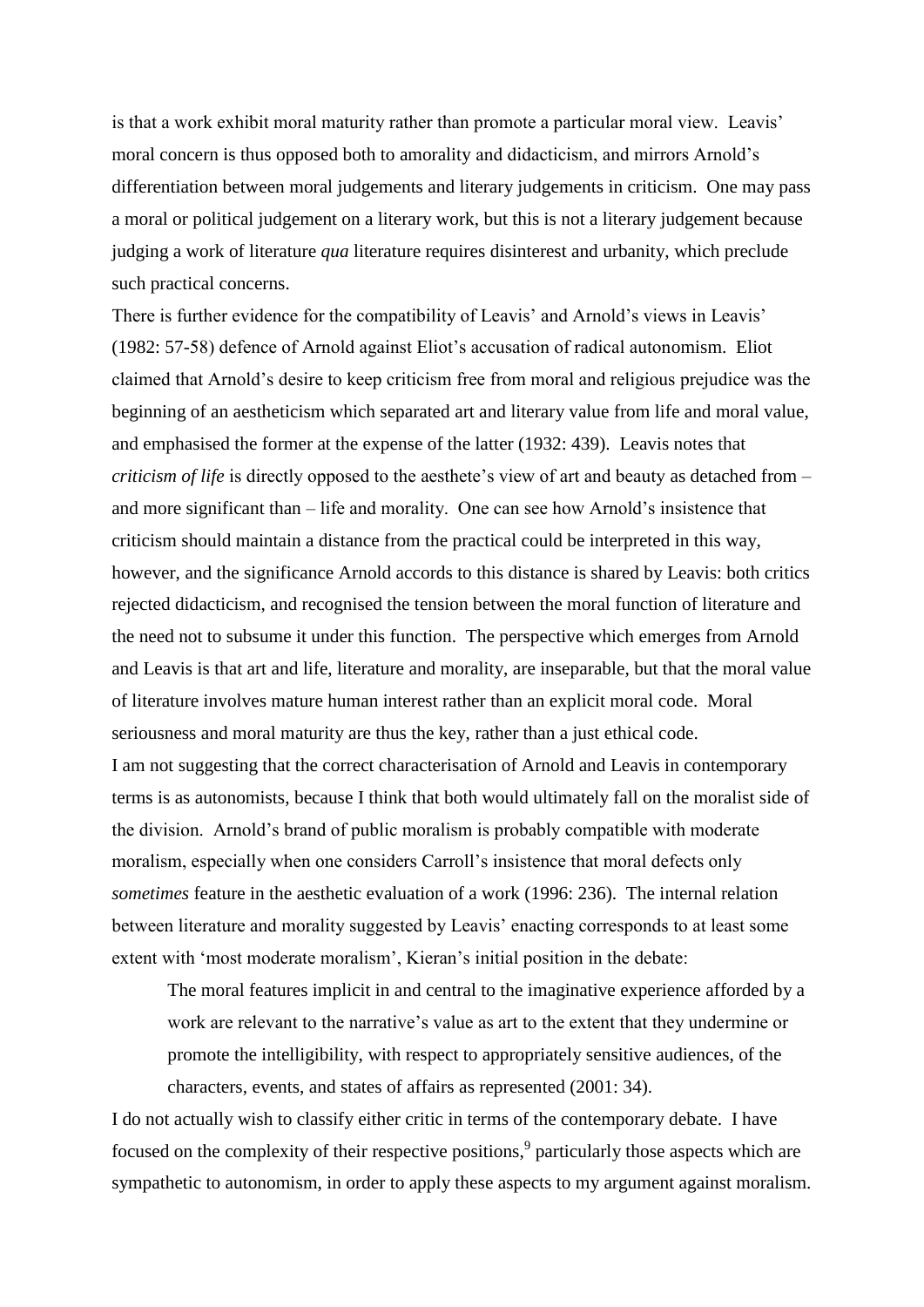#### 5. MODERATE AUTONOMISM

The three theories in the contemporary debate with which I am concerned are:

Moderate moralism: a moral defect is sometimes an aesthetic defect in a work of art. Ethicism: a moral defect is always a *pro tanto* aesthetic defect in a work of art. Moderate autonomism: a moral defect is never an aesthetic defect in a work of art. In the course of my argument, I shall also mention the following two theories:

Immoralism: a moral defect is sometimes an aesthetic merit in a work of art. Radical autonomism: a work of art cannot be morally defective.

Carroll states that the moral content of a work – such as *Madame Butterfly* – is essential to understanding the narrative (1996: 228-229). He claims that narratives deepen moral understanding by providing a moral education and that the failure to elicit the required moral response – he employs the example of Brett Easton Ellis' *American Psycho* – is an aesthetic failure. An aesthetic defect is thus a flaw which "actually deters the response to which a work aspires" (1996: 234). Using the example of tragedy, he notes that a tragic hero must have a particular type of character (admirable, but with a fatal flaw): "the tragedy will fail on its own terms – terms internal to the practice of tragedy – when the characters are of the wrong sort" (1996: 232). Where the required response is morally defective, the moral defect remains an aesthetic defect even if the audience takes it up because the morally defective response constitutes a potential obstacle to engagement with the work (1996: 230-233). Carroll explains this apparent contradiction by using the example of a war-time film that depicts the enemy as sub-human, claiming that in such films "the moral flaws sit like timebombs, ready to explode aesthetically once morally sensitive viewers, listeners and readers encounter them" (1996: 234).

Gaut's argument begins with the claim that representational works of art manifest an attitude by prescribing certain responses. Of de Sade's *Juliette, Or Vice Amply Rewarded*, he states:

the novel does not just present imagined events, it also presents a point of view on them, a perspective in part constituted by actual feelings, emotions, and desires that the reader is prescribed to have towards the merely imagined events (1998: 289).

There are two ways in which prescribed responses can fail: *Jane Eyre*, e.g., could fail to engage the empathy of the reader for the protagonist; or, the novel could successfully engage the empathy of the reader for John Reed, a morally defective character. In the first instance, the novel would have failed to prescribe the *merited response*; in the second, the work would have successfully prescribed an *unmerited response*. An unmerited response constitutes a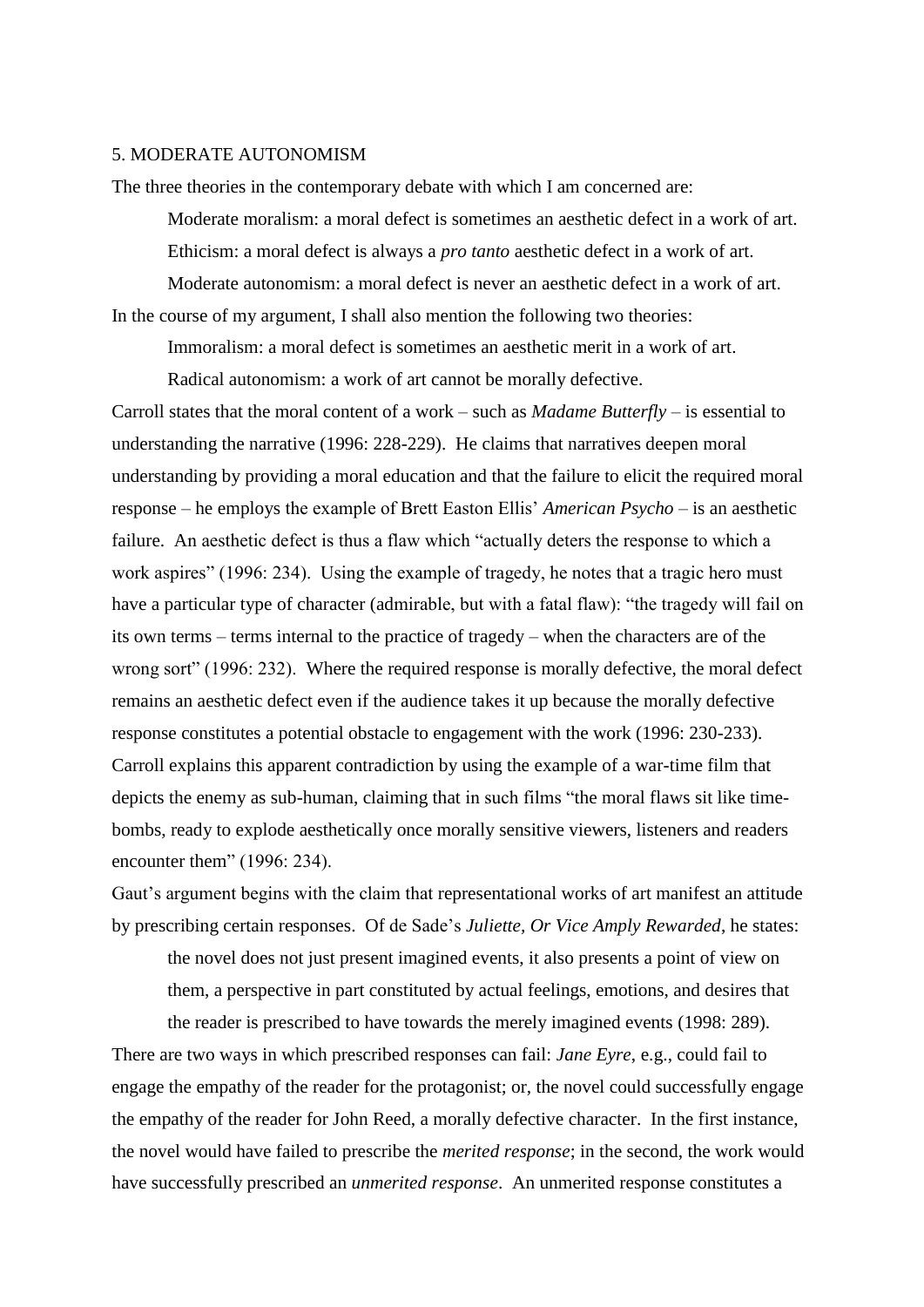failure because there is an ethical reason for not responding as prescribed (1998: 289-290). Gaut's explanation is reliant upon his "cognitive-affective view of art": by promoting an ethically reprehensible attitude, the work advances an immoral perspective as a moral one and therefore commits an epistemic error by showing falsity as truth (1998: 290). Moderate moralism is, at the very least, guilty of over-simplifying the relationship between morality and literature: *Madame Butterfly* invites a moral judgement; if the morality the novel endorses is judged as defective then that (im)morality is either an obstacle to engagement or a potential obstacle to engagement, and therefore an aesthetic defect. For Gaut, *Jane Eyre* prescribes a response that can be stated as a proposition or assertion, which is then judged as virtuous or vicious. But the relationship between morality and literature is not as simple as portrayed by the moralists, and this seems to be precisely the criticism that Leavis levels at Johnson. Many great works of literature enact their morality by focusing on the complexity and ambiguity of human actions and motives; where a work does have an explicit message, this is often a literary failing, an indication of immaturity in Leavis' terms, of statement rather than enactment. For moderate autonomists the right or wrong moral conclusions or codes – if, indeed, these are invited or prescribed by a work – are simply not part of a literary judgement. This does not, however, mean that literature is severed from life or that the autonomist must adopt a radical position whereby the moral judgement of literary works is prohibited. John Gibson's work on *thick narratives*<sup>10</sup>demonstrates exactly how this separation without severance is achieved.

#### Thick – as opposed to thin – narratives

have as their goal the articulation of a kind of content that is clearly ethical but that has very little to do with the specification of duties, obligations, or methods for determining the moral worth of possible courses of action. In fact, it has very little to do with ethics conceived as a matter of making moral *judgments*, of offering verdicts concerning the rightness or wrongness of actions and intentions (or representations of them, such as we find in art) (2011: 76).

Essential to the conception of the thick narrative is the distinction between morality and ethics. Drawing on Hegel, Bernard Williams, Charles Taylor, Alasdair MacIntyre, and others, Gibson identifies *morality* as treating "moral thought as most naturally and perfectly expressed in moral *judgments*", and ethics as insight into "the complex tissue of norms, customs, and interests that gives our cultural practices their point"  $(2011: 80)$ .<sup>11</sup> The distinction is thus between *moral philosophy*, which seeks to elucidate the demands of morality, and *ethical life*, which explores the arrangement of values in a culture. Gibson's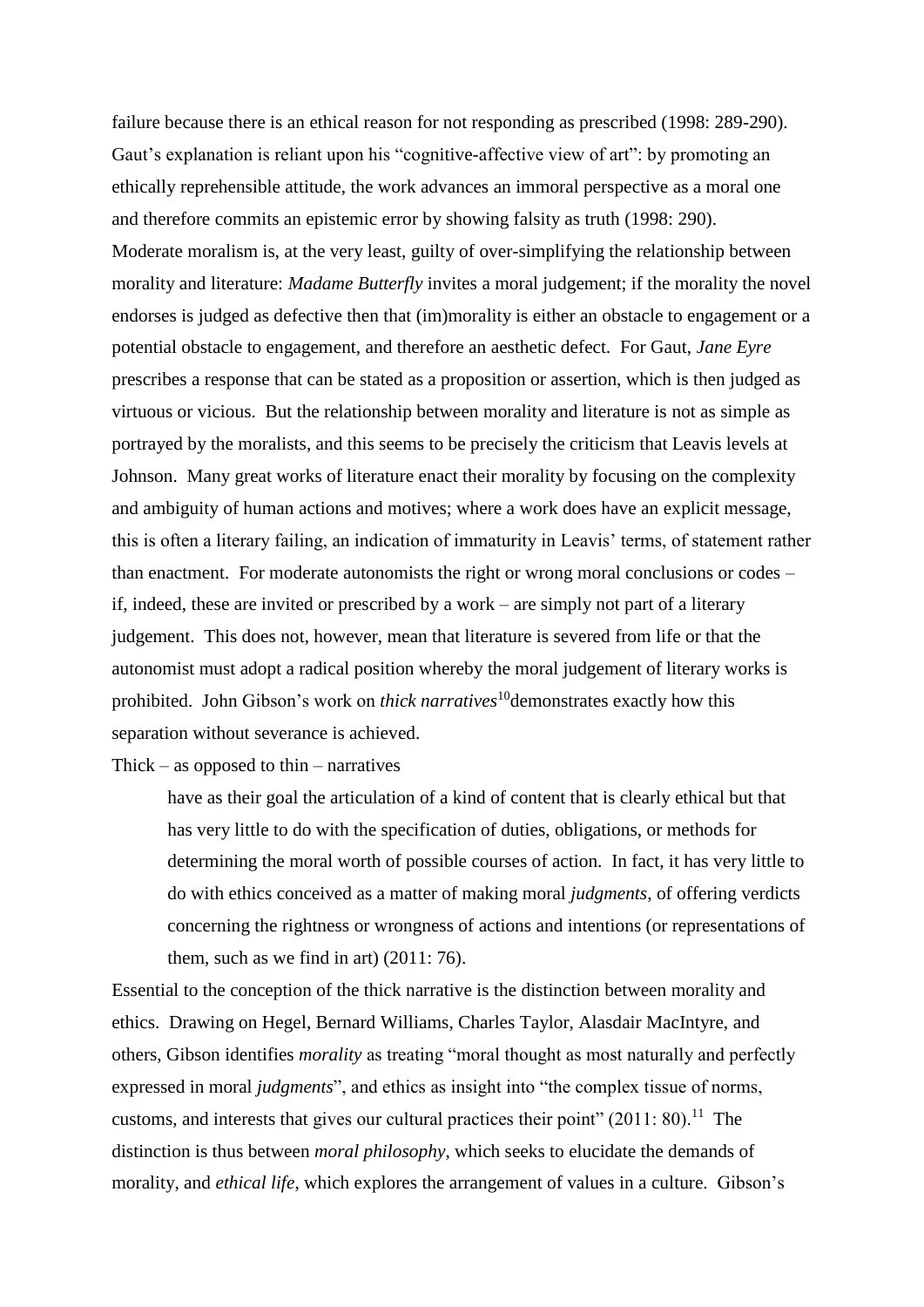interpretation of the distinction is that morality is prescriptive and ethics descriptive. Thick narratives can provide an insight into ethical values without promoting a particular morality, and moral value or ethical significance in literature is therefore composed of two components, the *normative* and *informative*. 12

Gibson claims that his account supports immoralism by showing that "it is possible for a literary work to fail morally yet still offer readers a very significant kind of ethical insight"  $(2011: 86).$ <sup>13</sup> His argument also provides evidence for moderate autonomism in proposing the *separation* of the normative and informative. He maintains that a consequence of the moralist position is that – e.g. – Henry Miller's *Tropic of Cancer* would be a better work of literature without the sexism (2011: 85), which recalls Johnson's evaluation of *King Lear*. Gibson does not go into more detail, except to say that the failure to harmonise morality and ethics in a novel cannot be considered a literary defect (2011: 85). Framing the debate in this way matches Harold's re-conceptualisation of autonomism: "Autonomism's distinctive idea is that neglecting to integrate one's moral and aesthetic evaluations is not in itself a failure on the agent's part" (2011: 140). Harold's subsequent argument for autonomism is beyond the scope of my inquiry, but his definition shows the relevance of the normative-informative distinction to moderate autonomism.

The normative value of a work is determined by the extent to which the judgement a work invites or prescribes – if any – is virtuous or vicious. These are the moral defects and moral merits of literature described in the debate. The informative value is the extent to which a work provides a serious and mature exploration of ethical issues, the concern with human interest and moral significance. With the normative-informative distinction in mind, the moralist-autonomist debate can be re-classified according to the moral judgements of literary works each permits:

Moderate moralism  $\&$  ethicism: normative value only.

Moderate autonomism: normative value and informative value.

Radical autonomism: neither normative value nor informative value.

Moderate moralists and ethicists judge literature by normative standards; moderate autonomists make two independent judgements, one normative and one informative; radical autonomists judge literature in terms of abstracted form (or perhaps 'beauty') and neither the normative nor the informative value feature. For the moderate autonomist a moral defect is thus never an aesthetic defect because 'moral defect' belongs to the moral-normative judgement and 'aesthetic defect' to the literary-informative judgement. Unlike the radical autonomist, the moderate autonomist can make moral judgements of literature without being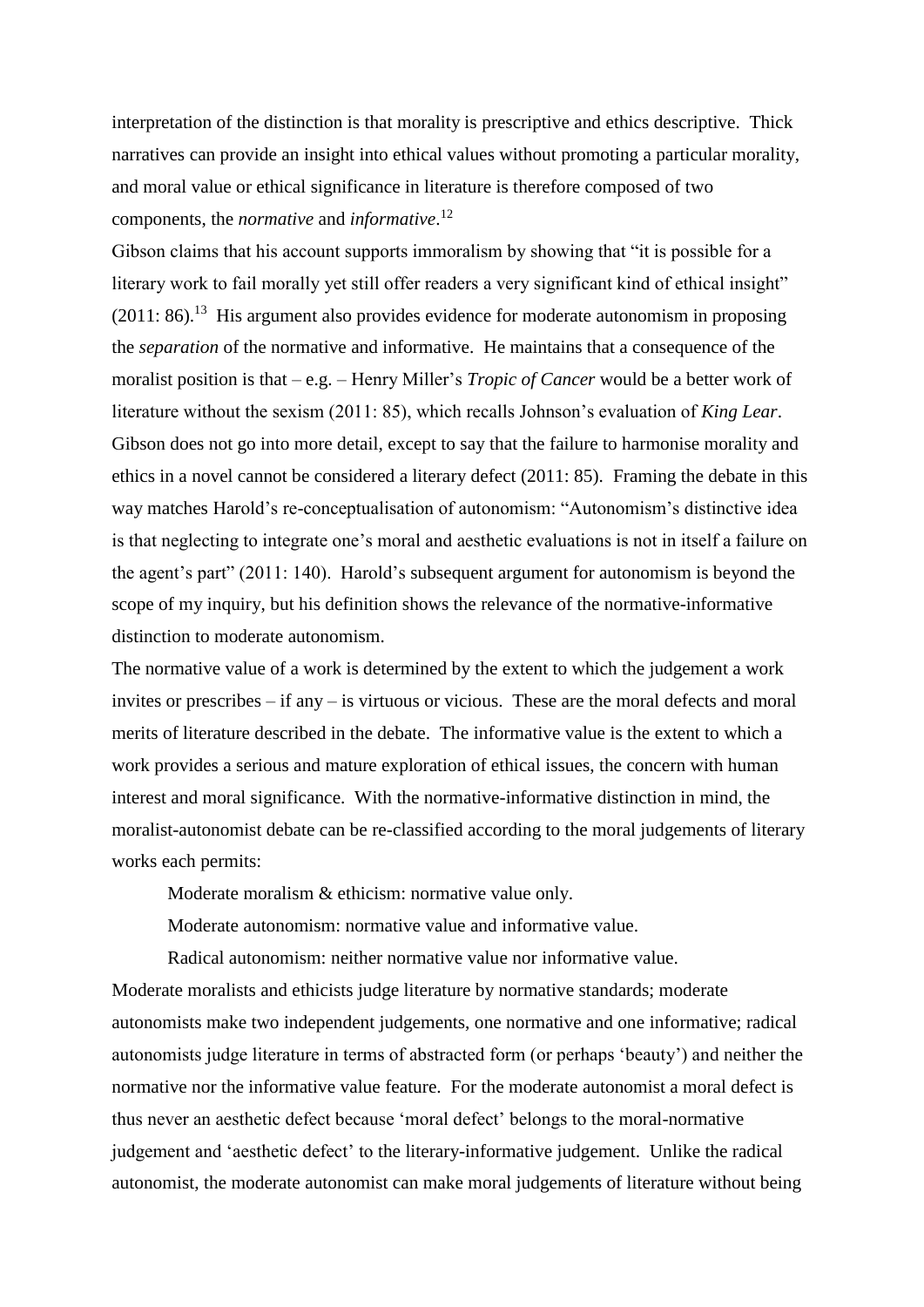inconsistent. In making such an evaluation, however, the judge is considering the moral value of the work not its value *qua* literature. Gibson's crucial insight is that moralists restrict the moral value of a work of literature to a very narrow sense, which seems to be precisely what Arnold warned against. The fault with Carroll and Gaut is therefore that they make moral judgements about moral defects and then claim that these evaluations are judgements of literary or aesthetic value.

## 6. THE TRUE KNIGHTS

My critical argument for moderate autonomism begins with the acceptance of seriousness and maturity as criteria for literary merit, acknowledges the complexity of the relationship between moral value and literary value, and articulates this complexity in terms of the normative and informative values of literary works. Once the various positions in the debate are re-evaluated in these terms, it becomes clear that moderate autonomism is more compelling than either ethicism or moderate moralism, which are both reliant upon the normative value of literature alone.<sup>14</sup> Moderate autonomism not only avoids this pitfall, but also avoids severing literature from life in the manner of radical autonomism. There remains a vital test which the argument must pass if it is to convince, a concern which is raised by Casey when he asks: "Can there not be a poem which is mature, intelligent, poised and yet, at the same time, wicked" (1966: 182)? His answer relies on the peculiar relationship between form and content he attributes to Arnold and Leavis, but the example he uses – W.K. Wimsatt's criticism of *Antony and Cleopatra* – is instructive. The idea is that the literary value of the play is dependent upon, amongst other things, the "immoral acts" of the protagonists, where the presentation of these acts is not in such a way as to promote them (i.e. a didactic immorality), but to reveal the complexities of human motivation (1966: 182). On this view one could therefore say that although immorality is essential to the work and its value *qua* work, it is the serious and mature handling of the immorality – the human interest or moral concern of the play – from which that (literary) value is derived. This would be in contrast to the moral value of the work, which may be limited or even negative if it was seen as promoting or excusing the immorality in which Antony and Cleopatra engage. *Antony and Cleopatra* is a fairly innocuous instance, however, so I shall consider whether the moderate autonomist position would hold for an extreme case.

The most controversial and frequently discussed example in the value interaction debate is Leni Riefenstahl's *Triumph of the Will*. For a variety of reasons which I do not have space to discuss (but which begin with its status as a record of historical events), I think the film is a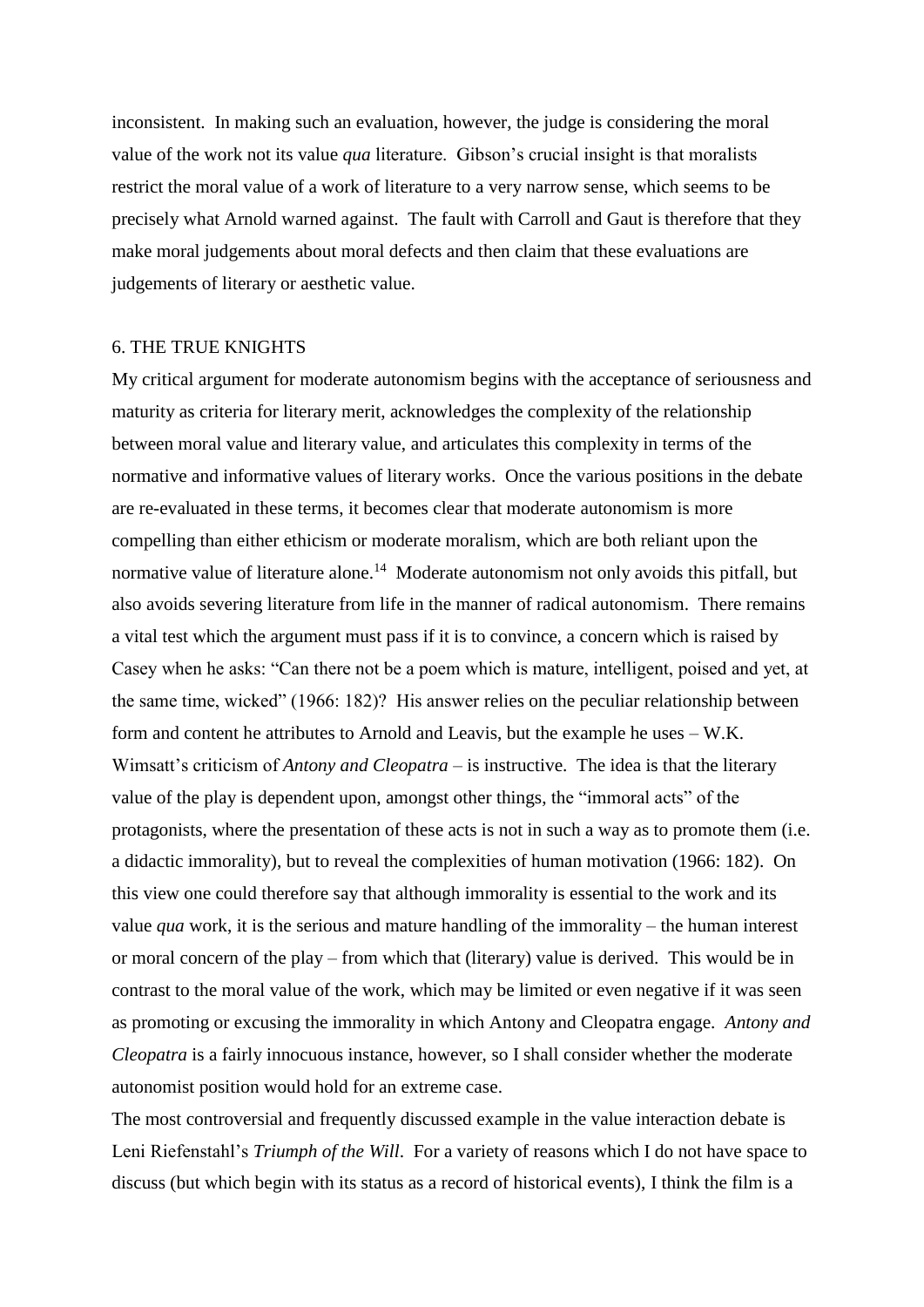poor – if not irrelevant – choice. D.W. Griffith's *The Birth of a Nation* is a far better example.<sup>15</sup> Although the film involves a real organisation – the Ku Klux Klan – the events and characters depicted are fictional. The work is immoral in portraying the KKK as heroic defenders of liberty in the former Confederacy, but aesthetically meritorious in its dramatic expansion of the horizons of the then (1915) fledgling art form. It is difficult to approach *The Birth of a Nation* with critical disinterest because of its role as an apologia for racial segregation in the United States, and practical consequences that included the immediate revival of the KKK. The moderate autonomist is, in Arnold's terminology, committed to *keeping aloof* from such concerns, but will nonetheless note the film's didacticism – which is almost as congenital as in Harriet Beecher Stowe's *Uncle Tom's Cabin*, albeit it in the opposite direction. Interestingly, Griffith's *Intolerance*, which was itself an apologia for *The Birth of a Nation*, is just as didactic as its predecessor, and the absence of sound and novelty of an art form with which audiences were still coming to grips may be partly responsible. Didacticism aside, I have derived my argument from the *literary* criticism of Arnold and Leavis, so employing a film as an example is unsatisfactory.

I therefore propose a hypothetical novel called *The True Knights* as a test of moderate autonomism.<sup>16</sup> *The True Knights* closely parallels the narrative of *The Birth of a Nation* and invites similar normative and informative judgements in Gibson's terms. Unlike the film, the novel is not didactic. It is often cited for its literary merit, and critics compare it to Conrad's *Under Western Eyes* and Booth Tarkington's *The Magnificent Ambersons*. Like the film, the novel has had deplorable practical consequences and presents the following view of the reconstruction of the Confederacy: that the Union government punished the Confederates for the assassination of Abraham Lincoln by garrisoning the southern states with black soldiers; that these soldiers treated the white population harshly in reprisal for slavery; and that the only way for the Confederates to protect their human rights was to form a defence league. The novel thus justifies the formation of the KKK and advocates the retention of white supremacist practices. Casey's question is: *could the (wicked) novel be mature, intelligent, and poised?* My question is: *could* The True Knights *enact its (im)morality and present a serious and mature treatment of ethical life?*

I think it could. If one takes Arnold's advice and focuses on the work's literary value (or lack thereof), one might well find evidence of seriousness and maturity. For all its obvious failings, *The True Knights* is not *amoral*. It deals with a subject of human interest, the treatment of the defeated by the victors in the aftermath of a war, a subject which is all the more poignant in the aftermath of a civil war. At the very least, the novel raises an important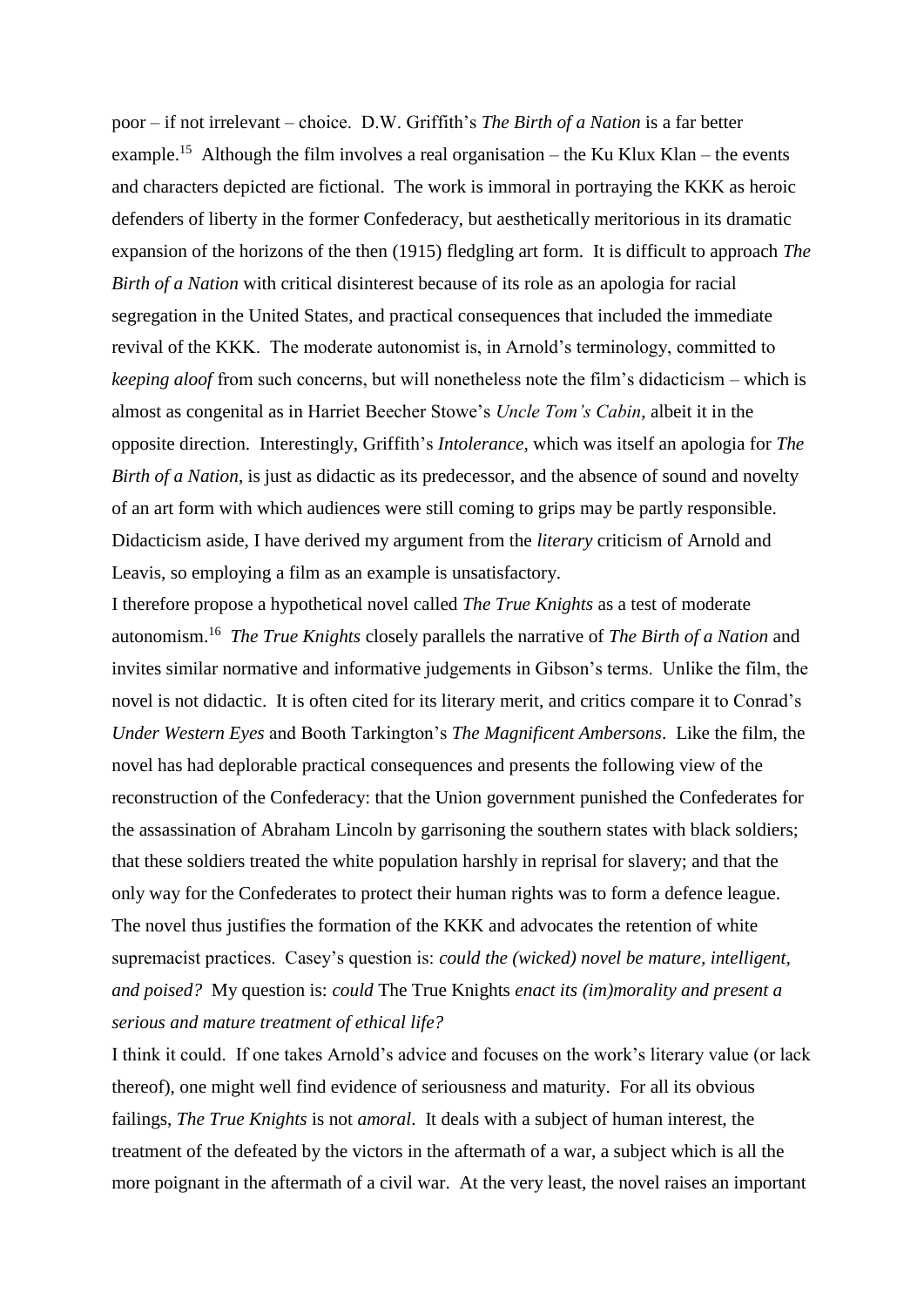issue: given the circumstances of the reconstruction of the Confederacy, there was a tension between 1) uniting the American states, and 2) ensuring that the citizens of the new nation accepted that their former practices had to change. *The True Knights* makes one realise why, e.g., well-motivated steps towards achieving racial equality and integration may have caused racial violence and the creation of extremist organisations such as the KKK. There are close parallels with the Truth and Reconciliation Commission in post-apartheid South Africa, but the human interest is not in fact restricted to a historical time and geographical place. The theme of the novel deals with Aristotle's universals, with the issues of transitional justice, post-war reconstruction, and the ethical question of how to treat one's former enemies, especially when those enemies are fellow citizens of the same nation state.

The problem with *The True Knights* is, of course, that it gives the wrong – morally wrong – solutions to the dilemmas it raises. There is no reason why the handling of the subject could not be serious and mature, however, and why the novel could not exhibit a rich and subtle moral pattern. One would no doubt be saddened that such a talented author lacked a moral compass, and perhaps agree to restrict the study of the novel to mature audiences (which is, as I have noted, entirely consistent with moderate autonomism), but the immorality would be a normative rather than informative flaw. As such, *The True Knights* is merely another, albeit more controversial, example of the phenomenon Gibson notes in mentioning the works of Henry Miller, Ezra Pound, T.S. Eliot, and Wyndham Lewis (2011: 69) – works which are regarded as having high literary value and low moral value. Anderson and Dean have provided an explanation of the status of these works, and moderate autonomism becomes more compelling when revised in terms of the distinctions I have examined: literary versus practical, enactment versus statement, and normative versus informative. My claim is thus that moderate autonomism provides the correct resolution to the value interaction debate because a moral defect – even in an extreme case such as *The True Knights* – is never (also) an aesthetic defect.

I conclude with a brief comment on how far my argument for moderate autonomism extends. Although, as noted in §1, the debate has focused on *narrative* art, the theories I have discussed are taken to hold for *all* art – or at least all works which it is possible to evaluate morally (which may exclude works of conceptual art and pure or absolute music). My argument for moderate autonomism should hold for narrative arts in addition to literature. The distinction between the normative and informative which is so important to my account is as evident in theatre, opera, and film as it is in literature, and the criteria of seriousness and maturity can be applied to the moral aspects of such works. I am not so sure if my argument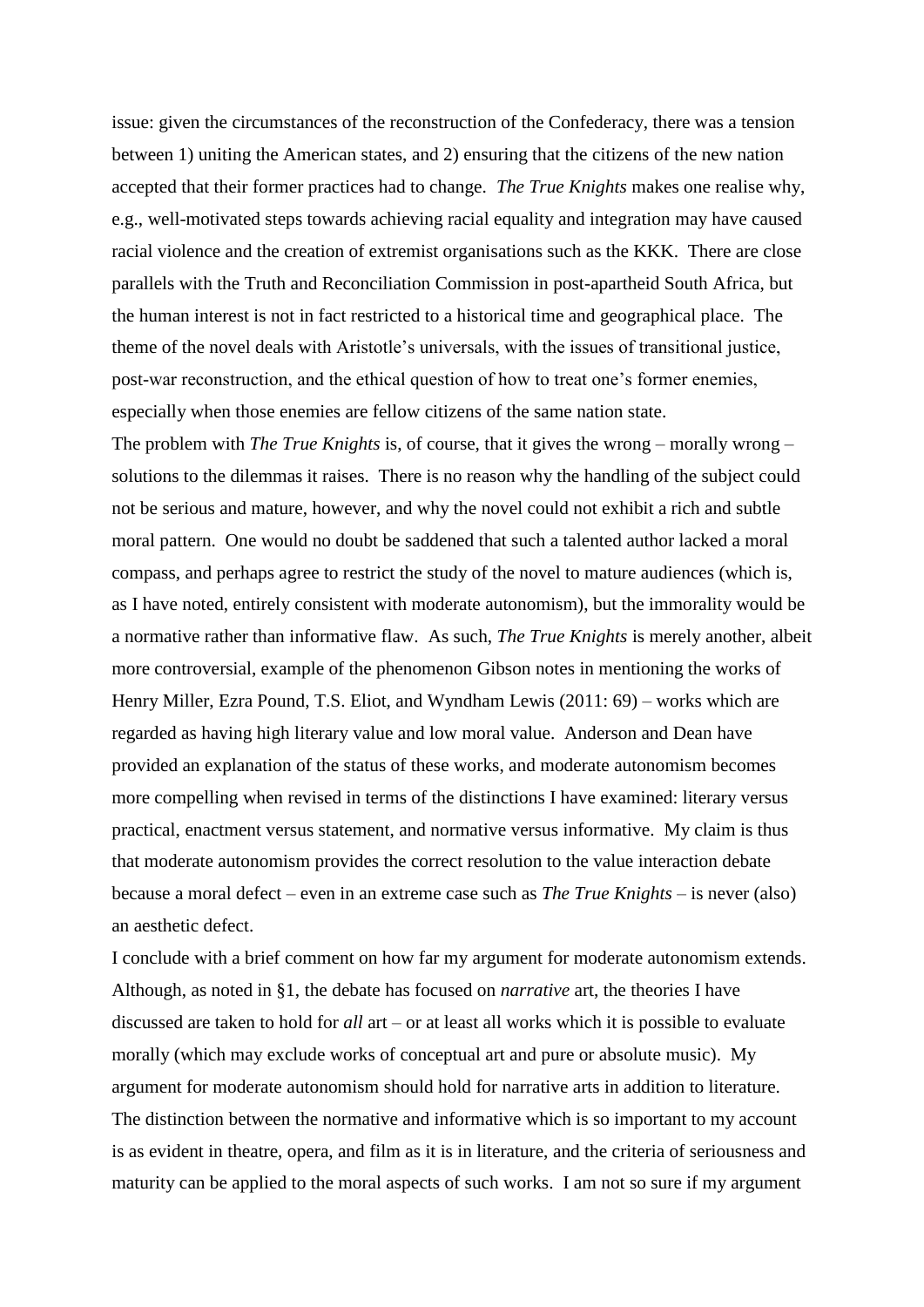will succeed beyond the typically narrative arts. Paintings and sculptures, e.g., offer less scope for the representation of what Gibson calls 'ethical life' and I have called 'informative value'. The visual arts are certainly subject to moral evaluation: Carroll offers the hypothetical example of painting of Hitler entitled *Saviour* (2006: 84), but Jacques-Louis David's *The Death of Marat* serves almost as well. Both paintings depict their subjects as fallen heroes and thus invite a negative normative judgement; it is not clear if and how they should be judged according to their respective depictions of ethical life. This is not to say that moderate autonomism does not hold for all art, only that the scope of my argument should be restricted to the narrative arts. I shall have to consider the non-narrative implications for my position elsewhere.<sup>17</sup>

#### 7. WORKS CITED LIST:

Anderson, James C. & Dean, Jeffrey T., 'Moderate Autonomism,' *British Journal of Aesthetics 38* (1998): 150-166.

Aristotle, *Poetics*, trans. Penelope Murray & T.S. Dorsch, in *Classical Literary Criticism*, ed. Penelope Murray (London: Penguin, 2004), 57-95.

Arnold, Matthew, 'The Literary Influence of the Academies,' in *Essays in Criticism: First Series* (London: Macmillan, [1864a] 1925), 42-79.

— 'The Function of Criticism at the Present Time,' in *Essays in Criticism: First Series* (London: Macmillan, [1864b] 1925), 1-41.

— *Culture and Anarchy* (Cambridge: Cambridge University Press, [1869] 1960).

— *Literature and Dogma* (London: Macmillan, [1873] 1889).

— 'The Study of Poetry,' in *Essays in Criticism: Second Series* (London: Macmillan, [1880] 1925), 1-55.

Bilan, R.P., *The Literary Criticism of F.R. Leavis* (Cambridge: Cambridge University Press, 1979).

Carroll, Noël, 'Moderate Moralism,' *British Journal of Aesthetics 36* (1996): 223-238.

— 'Ethics and Aesthetics: Replies to Dickie, Stecker, and Livingstone,' *British Journal of Aesthetics 46* (2006): 82-95.

Casey, John, *The Language of Criticism* (London: Methuen, 1966).

Collini, Stefan, *Public Moralists: Political Thought and Intellectual Life in Britain 1850-*

*1930* (Clarendon Press: Oxford, 1991).

Eliot, T.S. Eliot, *Selected Essays* (London: Faber & Faber, [1932] 1934).

— *To Criticize the Critic* (New York: Farrar, Strauss & Giroux, 1965).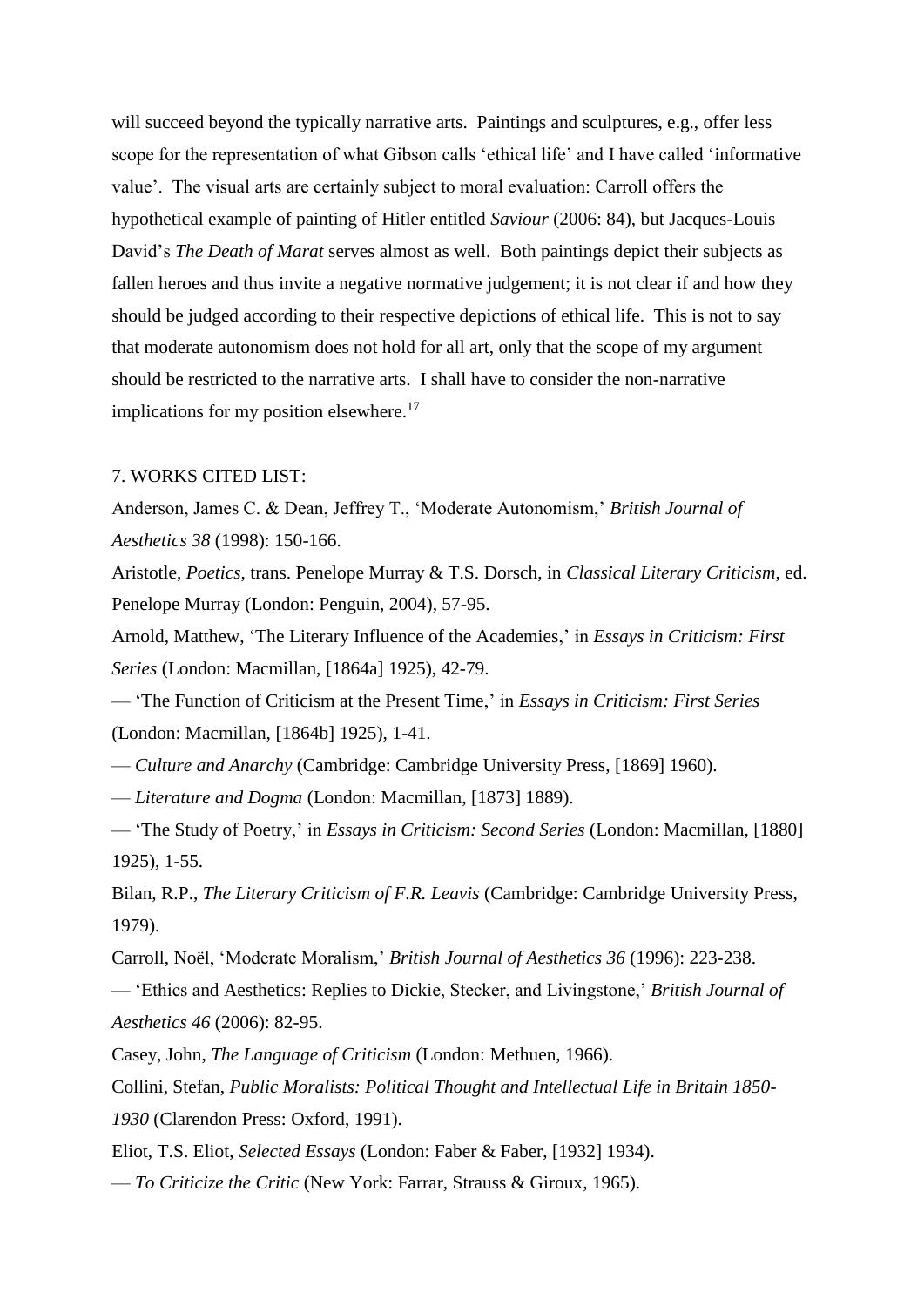Gaut, Berys, 'The Ethical Criticism of Art,' in *Aesthetics and the Philosophy of Art*, eds. Peter Lamarque & Stein Haugom Olsen (Oxford: Blackwell, [1998] 2008), 283-294. Gibson, John, 'Thick Narratives,' in *Narrative, Emotion, and Insight*, eds. Noël Carroll & John Gibson (Pennsylvania: Pennsylvania State University Press, 2011), 69-91. Harold, James, 'Autonomism Reconsidered,' *British Journal of Aesthetics 51* (2011): 137- 147.

Johnson, Samuel, 'Preface to the Edition of Shakespeare's Plays,' in *Samuel Johnson on Shakespeare* (London: Penguin, [1765a] 1989), 120-165.

— 'Selections from the Edition of Shakespeare's Plays,' in *Samuel Johnson on Shakespeare* (London: Penguin, [1765b] 1989), 166-248.

Kieran, Matthew, 'In Defence of the Ethical Evaluation of Narrative Art,' *British Journal of Aesthetics 41* (2001): 26-38.

— 'Forbidden Knowledge: The Challenge of Immoralism,' in *Art and Morality*, eds. José Luis Bermúdez & Sebastian Gardner (London: Routledge, 2003), 56-73.

Leavis, F.R., *The Great Tradition: George Eliot, Henry James, Joseph Conrad* (London: Chatto & Windus, [1948] 1960).

— *The Common Pursuit* (London: Chatto & Windus, [1952] 1958).

— *Anna Karenina and Other Essays* (London: Chatto & Windus, 1967).

— *The Critic as Anti-Philosopher* (London: Chatto & Windus; 1982).

Stecker, Robert, 'The Interaction of Ethical and Aesthetic Value,' *British Journal of Aesthetics 45* (2005): 138-150.

 $<sup>1</sup>$  Anderson and Dean take the historical and folk psychological evidence of the tension</sup> between moral conviction and aesthetic interest as their starting point and then proceed to critiques of the moderate moralist and ethicist arguments, which is why I have labelled their argument 'empirical'. Harold's main contribution to the debate is to free it from the realist commitments he takes Carroll to have imposed. Subsequently, he employs the no-error argument to show that moralists cannot account for why the autonomist makes an error by failing to abide by a norm which he or she does not accept. I return to Harold briefly in §5. <sup>2</sup> Since 2000, papers on the debate have appeared in *Ethics*, *The Philosophical Forum*, *Philosophy Compass*, *Philosophia*, the *South African Journal of Philosophy*, *The Journal of Value Inquiry*, and *The Philosophical Quarterly*.

<sup>3</sup> I discuss the accusation in §4.

1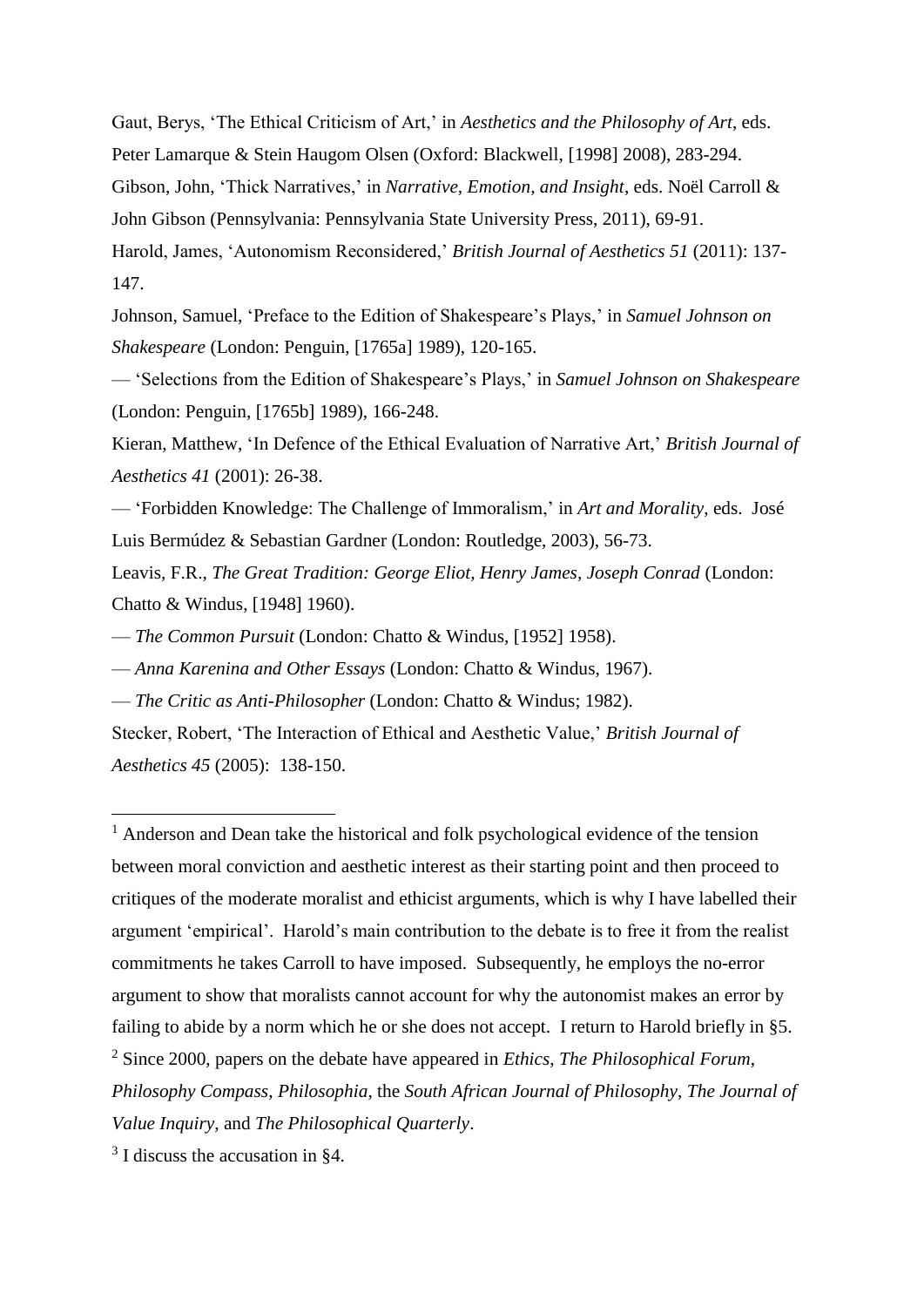<sup>4</sup> I have over-simplified for the sake of brevity, but both aestheticism and Bell's formalism are 'radical' by proscribing the moral evaluation of art. The moderate autonomist accepts the propriety of such an evaluation while denying that it has an effect on aesthetic evaluation. <sup>5</sup> Eliot for his religious dogmatism and Johnson for his views on art as instruction.

<u>.</u>

<sup>6</sup> See: Kant, *Critique of the Power of Judgment*, trans. Paul Guyer & Eric Matthews (Cambridge: Cambridge University Press, [1790] 2001); *disinterest* is introduced in §2 and *cognitive free play* in §9.

<sup>7</sup> For this reason, Stein Haugom Olsen refers to Said and Eagleton as "*nostalgic critics*". See: 'Criticism of Literature and Criticism of Culture,' in Severin Schroeder, ed., *Philosophy of Literature*, (Oxford: Wiley-Blackwell, 2010), 65-89.

8 Johnson's view was not as controversial at the time of writing as it is now: Nahum Tate's adaptation of *King Lear*, *The History of King Lear*, which concluded with Lear regaining his throne and Cordelia marrying Edgar, was popular from its first performance in 1681 until well into the nineteenth century.

<sup>9</sup> Both critics demonstrated similarly complex views on the relationship between art and religion. Arnold supported the Church of England (in the preface to *Culture and Anarchy* and in *St. Paul and Protestantism, with an Essay on Puritanism and the Church of England*), but also showed evidence of atheism (he describes God as "*consciousness of the not ourselves*" in *Literature and Dogma* [1873: 46]). Leavis maintained that the religious sense was most obvious in the work of D.H. Lawrence, and his description of this sense indicated a kind of situation in – or connection to – the universe, transcendence rather than a religion (1952: 240). Arnold wanted religious spirit without religious dogma, and Leavis religious sense without religion. The position matches my conception of Arnold and Leavis as separating moral sense from moral judgement in literature.

 $10$  The thick/thin distinction was introduced into philosophy by Gilbert Ryle for the purpose of identifying different levels of descriptions (in a 1968 lecture entitled 'The Thinking of Thoughts: What is "Le Penseur" Doing?'). Clifford Geertz subsequently applied thick and thin descriptions to cultural anthropology in *The Interpretation of Cultures*, published in 1973. Twelve years later, Bernard Williams initiated the contemporary debate in moral philosophy with *Ethics and the Limits of Philosophy*, where he distinguished *thin concepts* such as 'good', 'right', and 'ought' from *thick concepts* such as 'brutality', 'courage', and 'treachery'. He claimed that thick concepts expressed a union of description and evaluation, and Roman Bonzon has recently argued that thick concepts are more natural to aesthetics